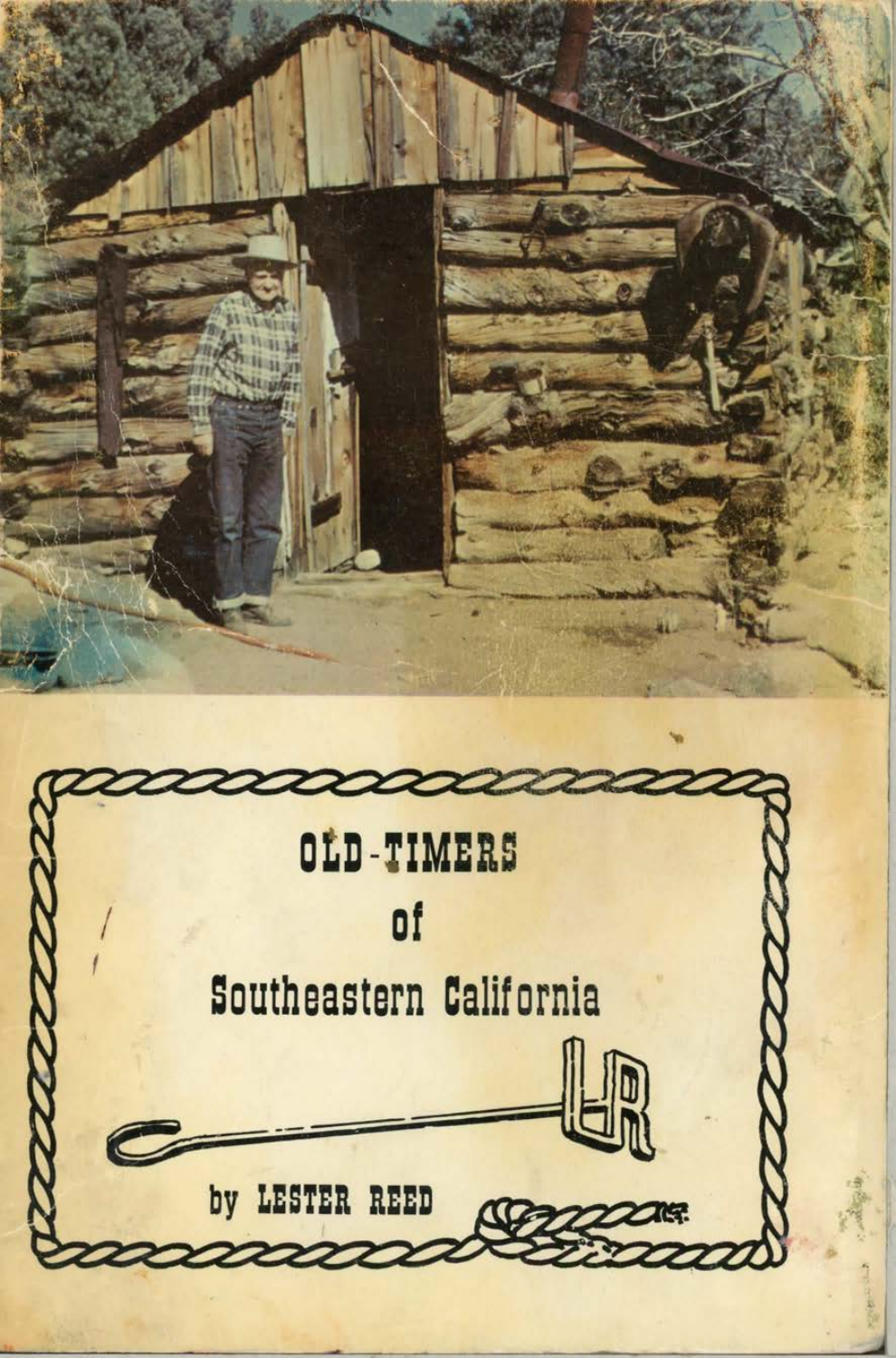## **DEE GILL**

**I never had the opportunity to know or work with Dee Gill as I have others of whom I write in these pages, so do not know of incidents in his life to qualify in writing very much about him and his family. However, he was married to a first cousin of my mother's (Julia Aiken) whom I never had the opportunity to meet. During the past 24 years I have been acquainted with other old-timers of Inyo County, I have more often heard Dee Gill mentioned as being outstanding as a roper than any other man. He has also been mentioned as a good rider and a good hand with a horse.** 

**The first time I ever heard mention of his two sons (Harold and Wendell) was from a tall bronc riding cowboy from Oklahoma, by the name of Ray Hill. I met Ray Hill in Brawley, California, and got him to help me move a bunch of bronco cows and Brahma bulls from Temecula to Borrego Valley. Ray had met Harold Gill and his brother Wendell,** 



**Dee Gill. One of Inyo County's outstanding ropers in the early days. Collection of Relles Amick.** 

**-88-**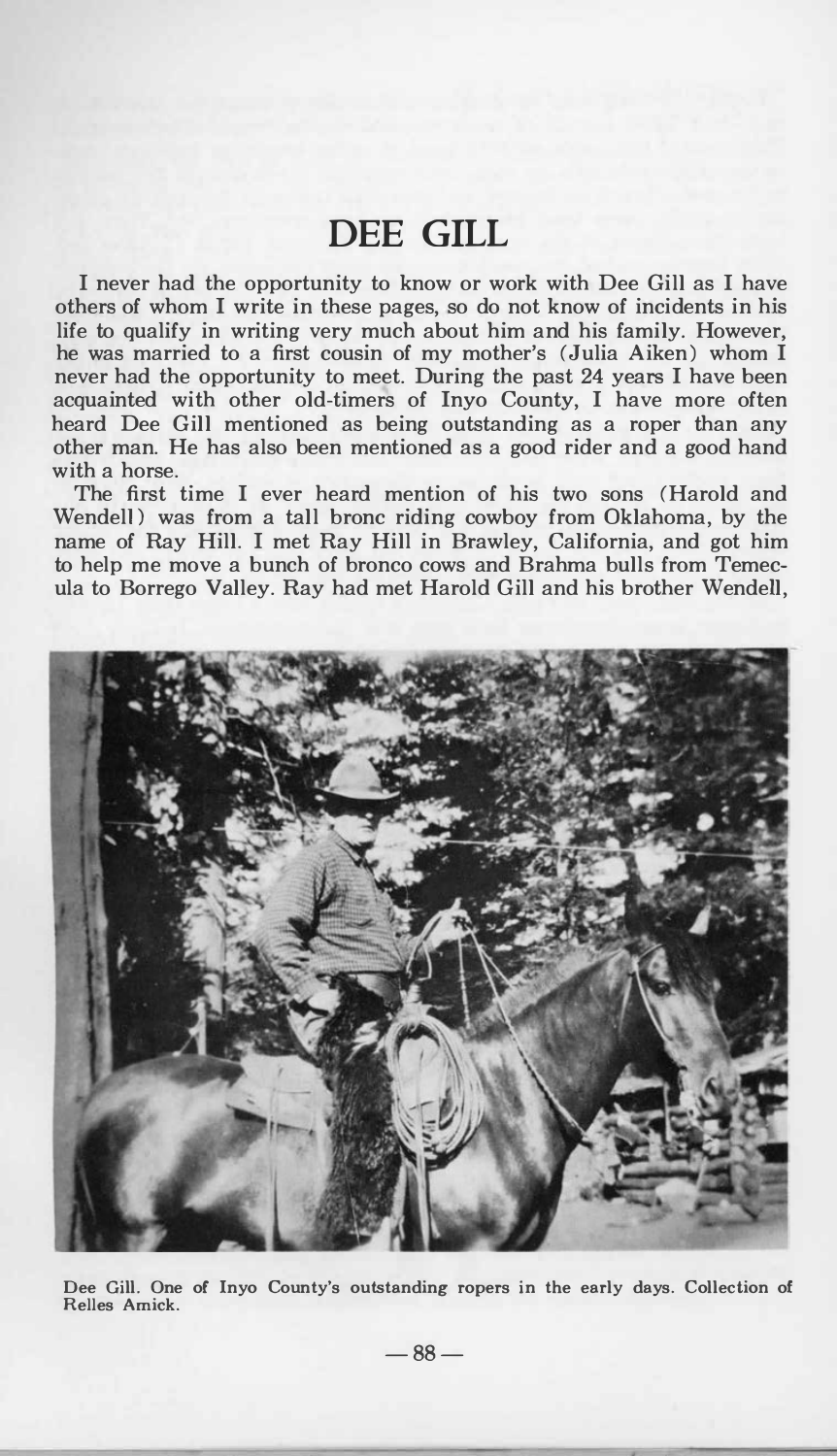



**Dee Gill. Collection of Relles Amick. Julia Gill, wife of Dee Gill. Her maiden** 

**name was Aiken. Collection of Relles Amick.** 

and they had impressed him as being good with the rope and their ability **at riding bucking horses. He spoke of Harold as being such a pretty rider. In those days it took a real bucking horse to get from between old Ray Hill's knees.** 

**I never djd get to talk to Harold Gill but one time, and that was only for a few minutes. When talking with Bev Hunter, Harold Gill has often been mentioned to me as helping him in work with wild horses. When the twenty-mule team was being broken for the Death Valley Days Harold Gili came over from Nevada to help in the handling of them as shown by the photo in these pages. Wendell Gill I met when trapping coyotes and mountain lions in California's High Sierras. He and a man by the name of Burkhardt were in the packing business with mule trains, and they helped me by loaning pack-animals when I needed extras.** 

**Dee Gill's daughter Elizabeth (Gill) Carrasco lives in Lone Pine, California, and is the mother of two sons and two daughters: William, "Bill," and the other son, the only name I know for him is "Swede." Rellas Amick, one of the daughters, lives in Olancha of the Owens Valley, and drives a school bus between Little Lake and Lone Pine. Her husband Austin works for the California State Department of Highways, and is a cowboy of the old school, who so well knows that a herd of cattle cannot be the most successfully moved by shoving and crowding behind, and knows how well it pays to avoid roping whenever possible. Elizabeth Carrasco's other daughter is Laverne Whiting. Her husband, when younger, was a fast calf roper around rodeos, but I do not believe he follows that any more. Laverne, for a long time, worked at Joseph's Store in Long Pine. I am unable to say whether she still does.** 

**I have worked cattle with a grandson of Dee Gill ("Bill" Carrasco)**  and a great-grandson ("Bill" Perez). These two men — uncle and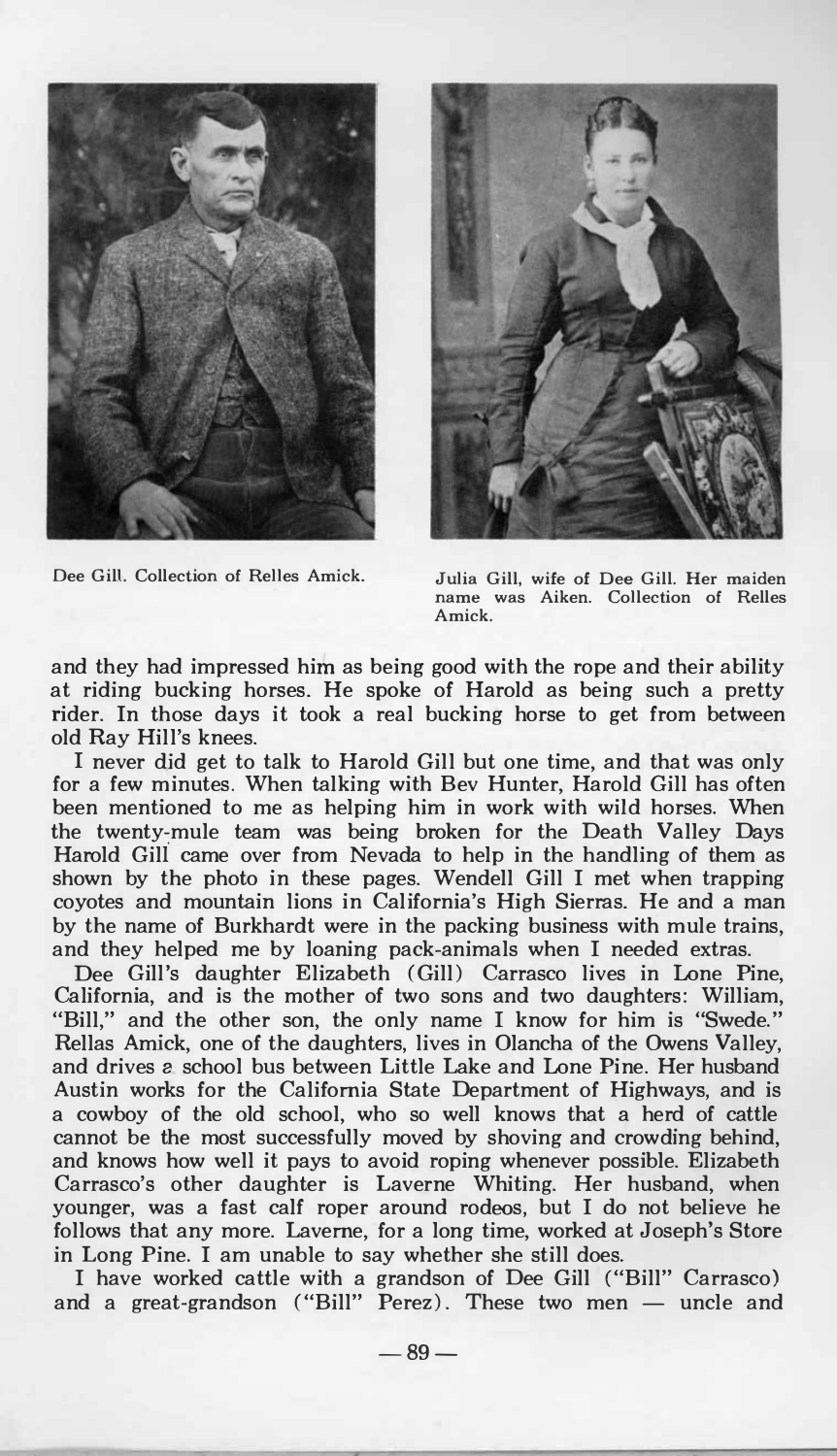

**Part of Death Valley's mule team for Death Valley's celebrations of the past. Standing by team is Harold Gill. Collection of Elizabeth Carrasco.** 

 $nephew$  - are good with a rope and work well together in team-roping around rodeos or in jackpot roping. "Bill" Perez is the son of Relles Amick. I wish that I could have known Dee Gill, and had the opportunity to work with him as I have with other old-timers of the Owens Valley.



**Dee Gill at Templeton Meadow Log Cabin in the High Sierras. Collection of Relles Amick.** 

 $-90-$